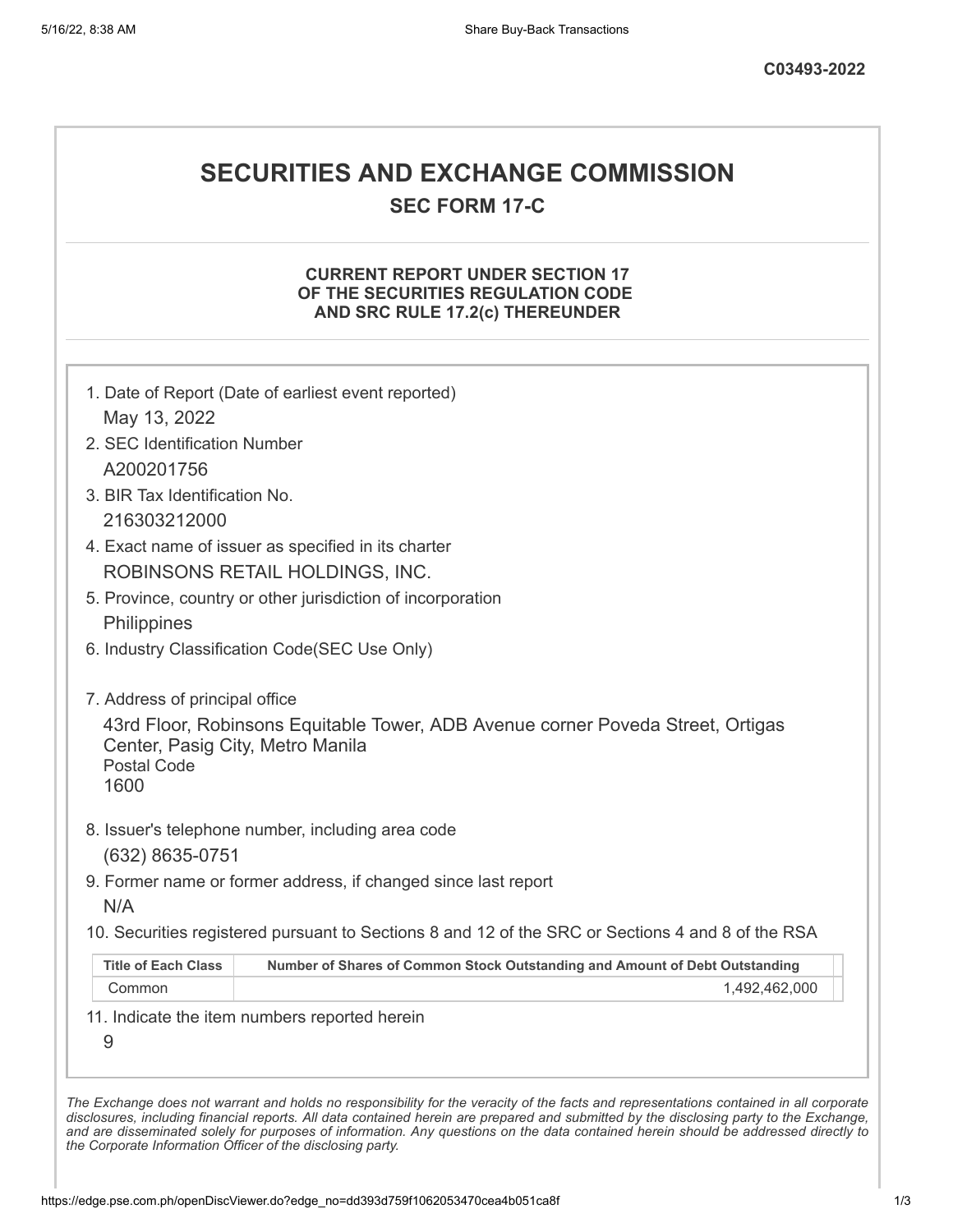5/16/22, 8:38 AM Share Buy-Back Transactions



# **Robinsons Retail Holdings, Inc. RRHI**

### **PSE Disclosure Form 9-1 - Share Buy-Back Transactions** *References: Section 9 of the Revised Disclosure Rules*

#### **Subject of the Disclosure**

Robinsons Retail Holdings, Inc. Share Buy-Back Transaction

**Background/Description of the Disclosure**

Share buyback on May 13, 2022.

The Board of Directors of RRHI approved the share buyback program of Php2.0 billion on March 9, 2020. The Board of Directors of RRHI approved the extension of the share buyback program for the additional amount of Php2.0 billion on February 26, 2021.

On February 11, 2022, the Board of Directors of RRHI approved to further extend the share buyback program for the additional amount of Philippine Pesos: One Billion (Php1,000,000,000.00)

On April 27, 2022, the Board of Directors of RRHI approved to further extend the share buyback program for the additional amount of Philippine Pesos: One Billion (Php1,000,000,000.00)

The total amount allotted for the share buyback is Philippine Pesos: Six Billion (Php6,000,000,000.00).

### **Type of Securities**

| Common    |     |
|-----------|-----|
| Preferred | N/A |

Others N/A

#### **Details of Share Buy-Back Transaction(s)**

| <b>Date of Transaction</b> | <b>Number of Shares Purchased</b> | <b>Price Per Share</b> |
|----------------------------|-----------------------------------|------------------------|
| May 13, 2022               | 330                               | 52.90                  |
| May 13, 2022               | 2,360                             | 52.75                  |
| May 13, 2022               | 3,640                             | 52.95                  |
| May 13, 2022               | 4,390                             | 53.00                  |
| May 13, 2022               | 4,420                             | 53.05                  |
| May 13, 2022               | 6,330                             | 52.70                  |
| May 13, 2022               | 8,930                             | 52.80                  |
| May 13, 2022               | 16,600                            | 52.85                  |
| May 13, 2022               | 3,000                             | 52.75                  |
| May 13, 2022               | 2,300                             | 52.85                  |
| May 13, 2022               | 560                               | 52.90                  |
| May 13, 2022               | 1,300                             | 52.95                  |
| May 13, 2022               | 5,420                             | 53.00                  |
| May 13, 2022               | 300                               | 53.05                  |
| May 13, 2022               | 300                               | 53.10                  |